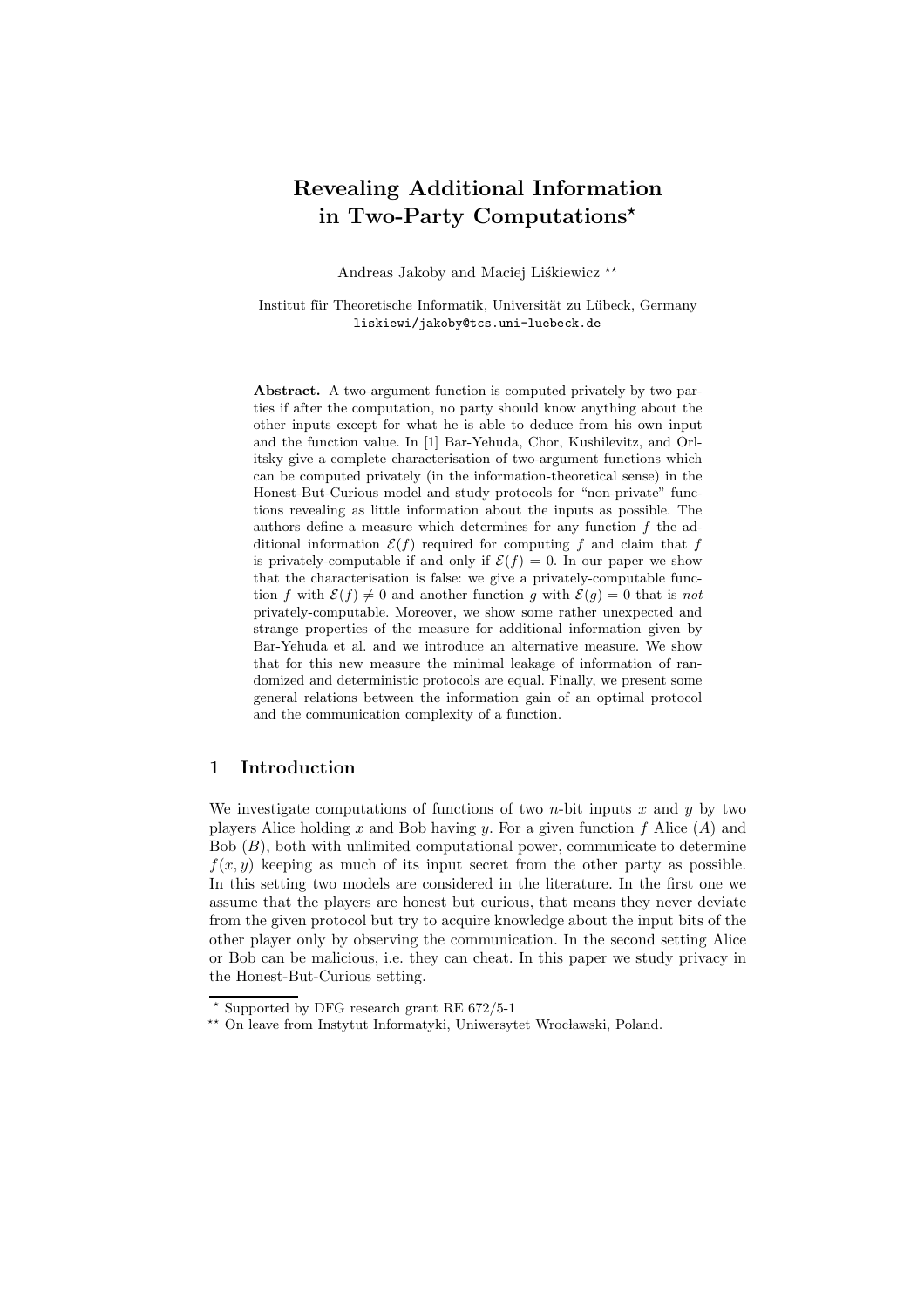Private computation was introduced by Yao [8]. He considered the problem under cryptographic assumptions. Private computation in the information-theoretical secure setting has been introduced by Ben-Or et al. [3] and Chaum et al. [5]. Ben-Or et al. have presented a function that is not privately computable. A complete characterisation of such functions has been given independently by Kushilevitz [6] and Beaver [2]. This characterisation has been given by using so called forbidden submatrices. Let  $M$  be a matrix. We say that two row indices i and j are related  $(i \sim j)$  if there is a column k for which  $M_{i,k} = M_{j,k}$ . For example, the row indices of matrix  $T$  shown below are related while the rows of matrix  $T'$  are not related.

$$
T = \begin{bmatrix} 0 & 0 \\ 0 & 1 \end{bmatrix}, \quad T' = \begin{bmatrix} 1 & 0 \\ 0 & 1 \end{bmatrix}.
$$
 (1)

We define the equivalence relation  $\equiv$  to be the transitive closure of  $\sim$ . In a similar way, we define the relations  $\sim$  and  $\equiv$  on the columns of M. A matrix is forbidden if it is not monochromatic (i.e. not all elements of the matrix are the same), all its rows are equivalent with respect to  $\equiv$  on rows, and all its columns are equivalent with respect to  $\equiv$  on columns. Matrix T defined in (1) is a small example of a forbidden matrix and  $T'$  is an example for a not forbidden matrix. Privately-computable functions can be characterised as follows. Let  $M_f$ denote the communication matrix for the function f, i.e. an  $2^n \times 2^n$  matrix such that rows and columns are indexed by *n*-bit inputs and for every  $x, y \in \{0, 1\}^n$ we have  $(M_f)_{x,y} = f(x,y)$ . For example T and T' in (1) are communication matrices of the two argument Boolean functions AND and XOR, respectively.

**Theorem 1 ([6, 2]).** *In the Honest-But-Curious model a two-argument function* f can be computed privately if and only if  $M_f$  does not contain any forbidden *submatrix.*

Using this characterisation one can see that the majority of functions cannot be computed privately. For such functions it is natural to study the minimum amount of information about the individual inputs that must leak during their computation. There are several ways to quantify such a leakage. In [1] Bar-Yehuda et al. introduced three measures: a combinatorial measure  $\mathcal{I}_c$ , an information-theoretic measure  $\mathcal{I}_i$ , and a measure  $\mathcal{I}_{c-i}$  that includes both combinatorial and information-theoretic aspects. For the measures they proved general tight bounds on minimum amount of information about the inputs that must be revealed in a computation. Moreover, they showed that sacrificing some privacy can reduce the number of messages required during the computation.

In [1] the authors define for any function f the *additional* information  $\mathcal{E}(f)$ required for computing f as a difference between  $\mathcal{I}_c(f)$  and  $\log_2 |\text{range}(f)|$ , where  $|\text{range}(f)|$  denotes the cardinality of the range of function f. They claim that f is privately-computable if and only if  $\mathcal{E}(f) = 0$ . In our paper we show that the characterisation is false. We construct a privately-computable function  $f$ with  $\mathcal{E}(f) \neq 0$ . Moreover we show that for the function  $f_{min}(x, y) = \min\{x, y\}$ , where x and y are interpreted as integers from  $\{0, 1, \ldots, 2<sup>n</sup> - 1\}$ , it holds that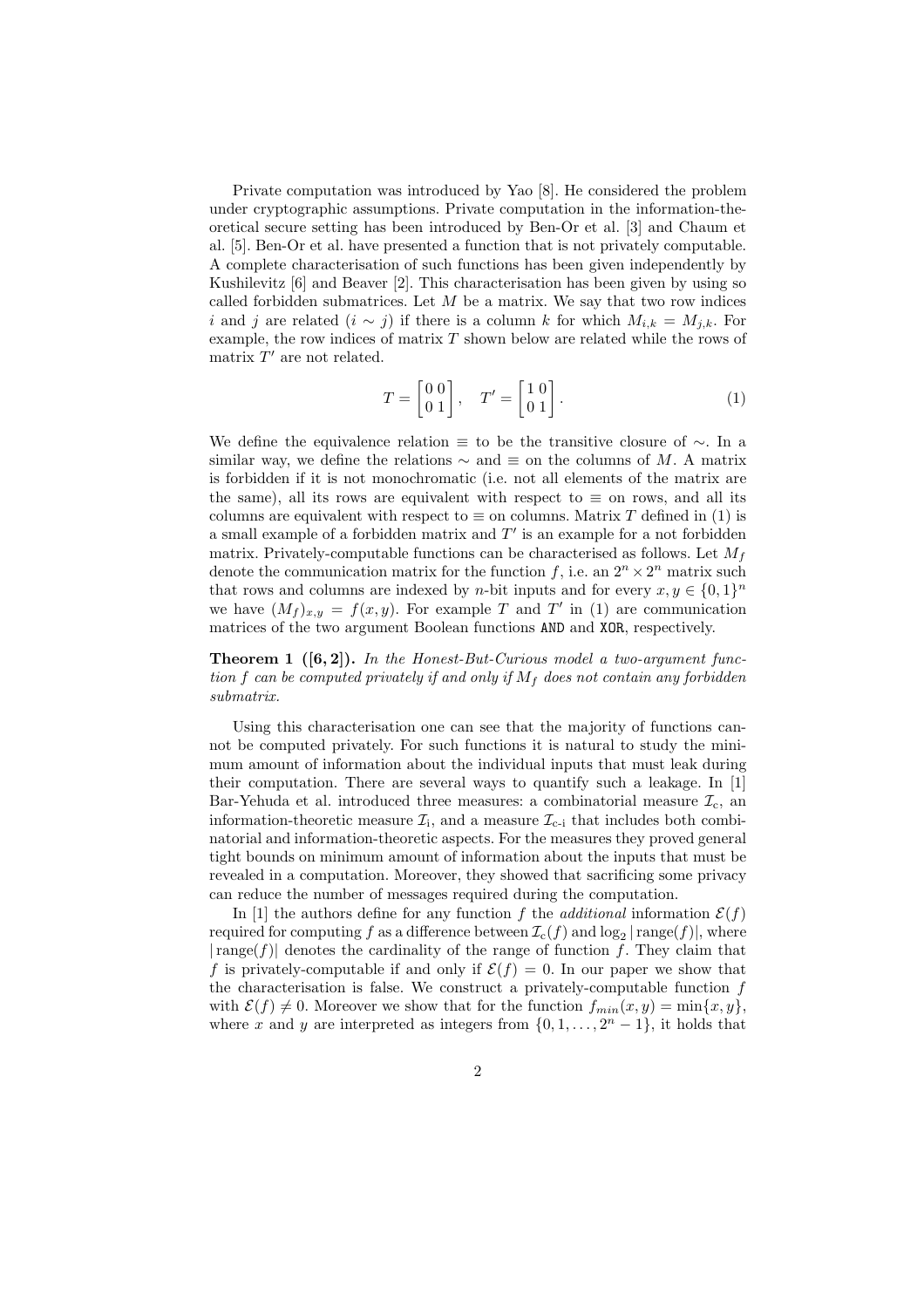$\mathcal{E}(f_{min}) = 0$ . On the other hand,  $f_{min}$  cannot be computed privately since the communication matrix of  $f_{min}$ :

$$
M_{f_{min}} = \begin{bmatrix} 0 & 0 & 0 & \dots & 0 \\ 0 & 1 & 1 & \dots & 1 \\ 0 & 1 & 2 & 2 & \dots & 2 \\ \dots & \dots & \dots & \dots & \dots \\ 0 & 1 & 2 & 3 & \dots & 2^n - 1 \end{bmatrix}
$$

contains a forbidden submatrix. In fact,  $M_{f_{min}}$  is not monochromatic and for every  $x < 2^n - 1$  we have  $f_{min}(x, x) = f_{min}(x + 1, x) = f_{min}(x, x + 1) = x$  and  $f_{min}(x+1, x+1) = x+1$  what implies that all its rows (columns, resp.) are in the same equivalence class.

We show also some rather strange properties of the measures for revealed information  $\mathcal{I}_c$ ,  $\mathcal{I}_i$ , and  $\mathcal{I}_{c-i}$ . For example, we show that  $\mathcal{I}_c(\text{AND}) = \mathcal{I}_c(\text{XOR})$ : the revealed information required for computing AND is the same as for XOR contradictory to the fact that XOR can be computed privately but AND cannot. The similar property holds for the remaining measures as well.

Furthermore, we introduce an alternative measure for the minimum revealed information, which is based on the information source defined in [4]. The revealed information of a protocol to a player is merely the logarithm of the number of different probability distributions on the communication strings a player can observe. For this measure we will show that  $f$  is a privately computable function if and only if the amount of the minimum revealed information is zero. We give some tight bounds of concrete functions and show a general lower bound for arbitrary two n-bit inputs functions.

We show that for our measure the minimal leakage of information for randomized and deterministic protocols are equal. Finally, we present some relations between the information gain of an optimal protocol and the communication complexity of a function. More precisely, we will give a lower bound for the leakage of information that is logarithmic on the communication complexity. We will show that for some specific functions this general bound is tight.

The paper is organized as follows. In the next section we give some preliminaries for communication complexity. In Section 3 we present the model of Bar-Yehuda et al. and we give there our analysis of their results. In Section 4 we discuss our measure for reviling additional information. The relation of the gain of additional information in randomized protocols and deterministic protocols is investigated in Section 5. Finally, in Section 6 we give a general relation between communication complexity and the additional information.

## **2 Communication Protocols**

Let f be a function of two *n*-bit inputs x and y that are known to two parties A and B, respectively, each having unlimited computing power. The aim is to determine  $f(x, y)$  by alternate transmitting messages over a noiseless binary channel according to a communication protocol. We consider two kinds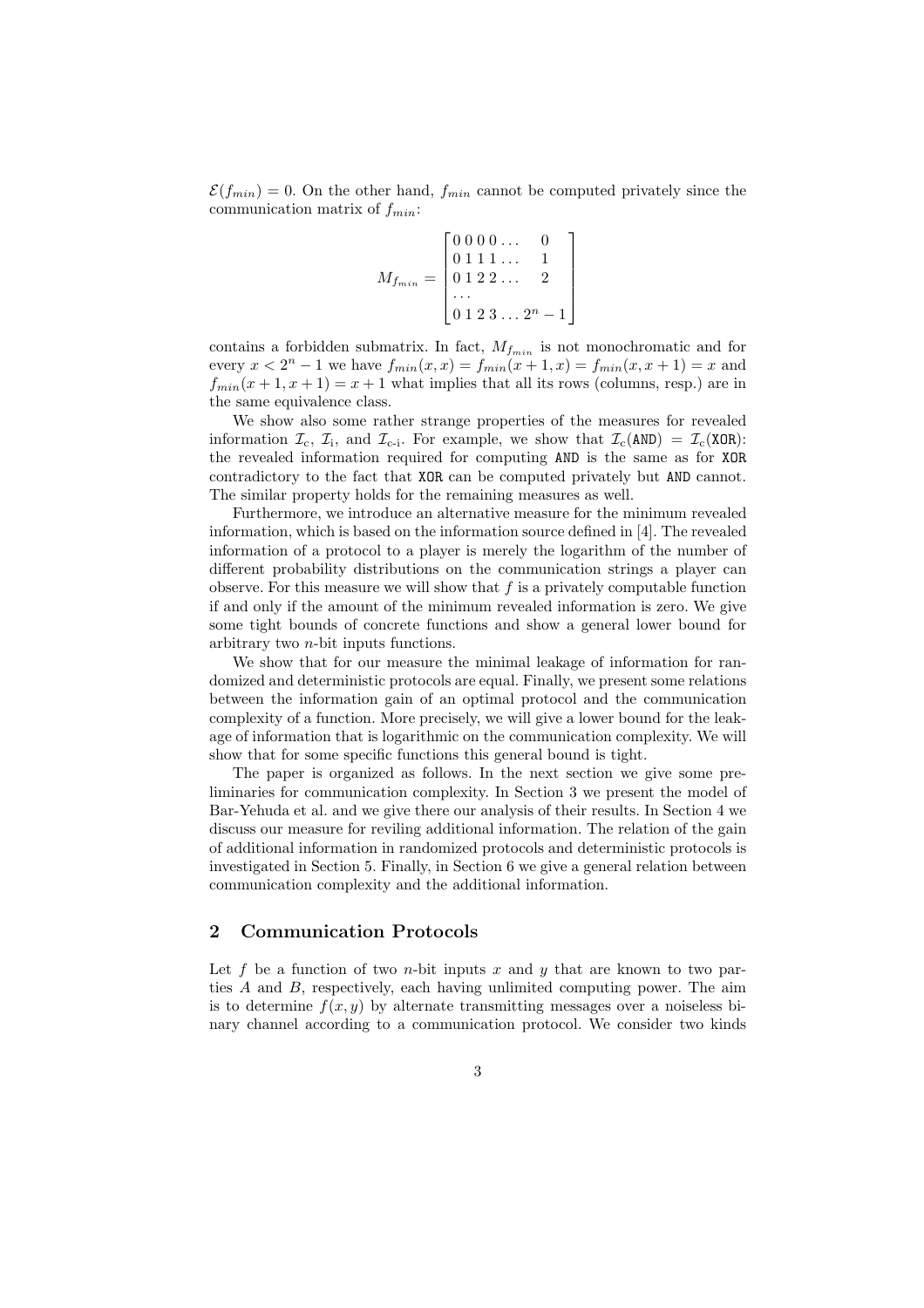of protocols: deterministic and randomised. In deterministic case each message is determined by the input known to the party and by the previously received messages. We require that in every round of communication, the set of all possible messages is prefix-free. A protocol computes f if for every  $(x, y)$  each party deduces correctly the value  $f(x, y)$ . Let  $\mathcal{P}(x, y)$  denote the concatenation of all communication messages of a protocol  $P$  exchanged between A and B during the computation on an input  $(x, y)$ . Let communication complexity of protocol P, denoted by  $C_{\mathcal{P}}$ , be the maximum length of  $\mathcal{P}(x, y)$ , and let the communication size  $CS_{\mathcal{P}}$  be the number of different strings  $\mathcal{P}(x, y)$ , over all inputs  $(x, y)$ . Define the deterministic communication complexity of f, denoted by  $C_D(f)$ , as the smallest  $C_{\mathcal{P}}$  over all deterministic protocols  $\mathcal P$  computing f and analogously let the communication size  $CS_D(f)$  be the smallest  $CS_D(f)$  over all  $\mathcal P$ .

For the randomised protocol  $P$  on an input  $(x, y)$ , to determine communication messages  $A$  and  $B$  can use additionally random bit strings. In this paper we consider randomised protocols where each party A and B has access to a *private* random strings  $R_A$  and  $R_B$ , respectively. In this case the communication string  $\mathcal{P}(x, y)$ , defined again as the concatenation of all messages transmitted during an execution of  $P$  on  $(x, y)$ , is a random string.

For a general survey of communication complexity see e.g. Kushilevitz and Nisan [7].

# **3 Additional Information - The Model of Bar-Yehuda et al.**

In this section we will discuss the measuring of additional information defined in [1]. First we give the definitions and the results of [1] and we show next that some of the results are false, the measures are somehow inconsistent, and they have rather unexpected and strange properties.

## **3.1 The Results**

Let us first present the definition of privacy cost in the combinatorial setting. Next the information-theoretic measure and the measure that includes both combinatorial and information-theoretic aspects will be considered.

To define the combinatorial measure  $\mathcal{I}_c(f)$  for a function f Bar-Yehuda et al. introduce a weak and a stronger definition of privacy cost. However, since the notions are equivalent to each other, we will recall the definition of  $\mathcal{I}_c$  using the notion of strong privacy only. To measure information leakage during computation of f we use an auxiliary function h, which like f, is a function of two  $n$ -bit strings. The ranges of both functions can be different. Intuitively speaking, a protocol  $\mathcal P$  for f leaks at most h, or equivalently is h-private, if during the computation of  $P$  on  $(x, y)$  the information learned by a party about the input of the other party can be deduced from its own input and the value  $h(x, y)$ .

**Definition 1** ([1]). A protocol  $P$  for f is strongly h-private for A if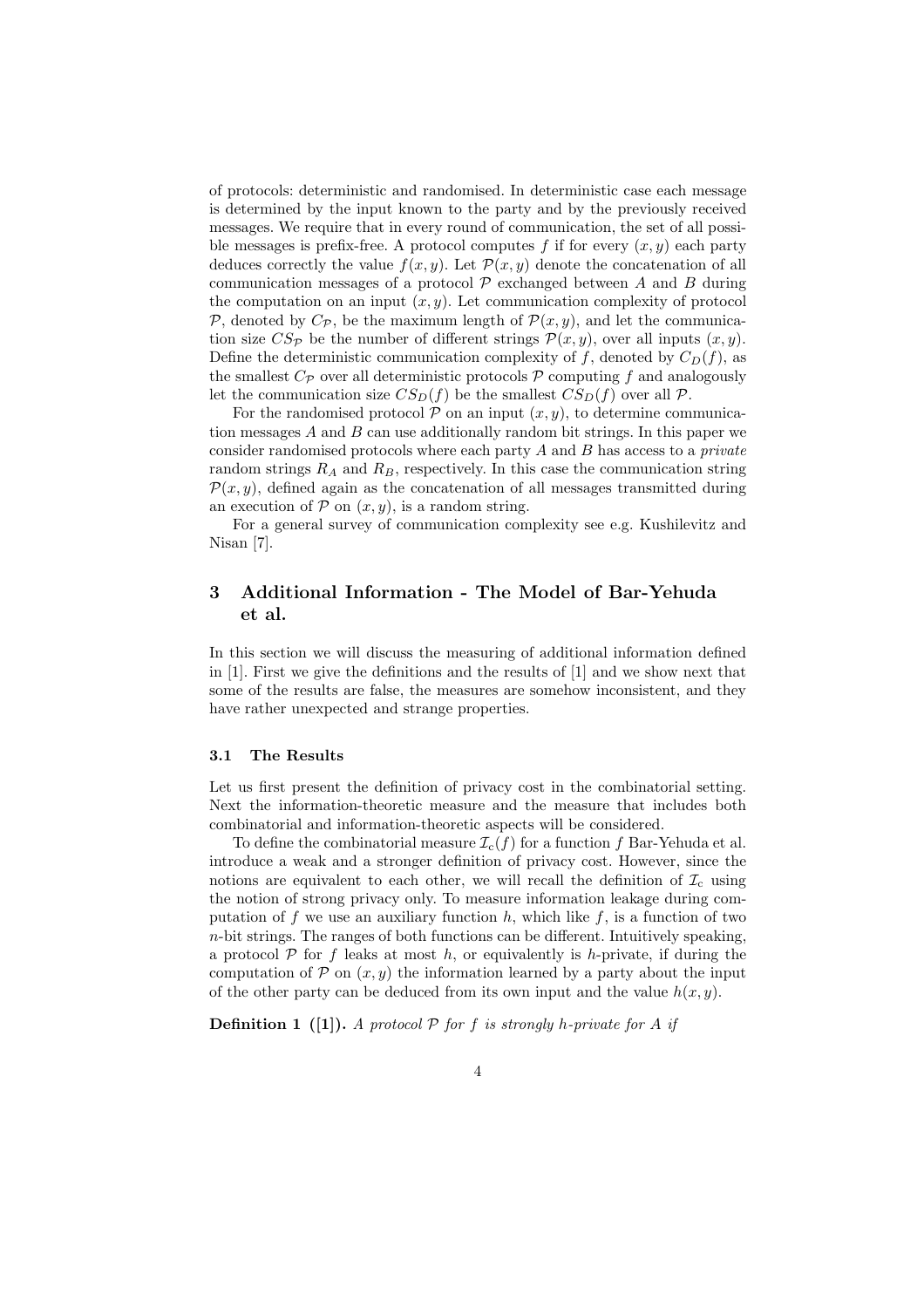- *1. for every*  $x, y \in \{0, 1\}^n$   $\mathcal P$  *computes the value*  $f(x, y)$  *correctly with probability* 1 *and*
- 2. for every  $x, y_1, y_2 \in \{0, 1\}^n$ ,  $h(x, y_1) = h(x, y_2)$  *implies that for all random choices* r *of* A,  $\mathcal{P}(x, y_1)$  *and*  $\mathcal{P}(x, y_2)$  *have the same distribution, namely, for every communication string* s*,*

$$
Pr[s = \mathcal{P}(x, y_1)|r] = Pr[s = \mathcal{P}(x, y_2)|r],
$$

*where the probability is taken over the random choices of* B*.*

Strong  $h$ -privacy for  $B$  is defined analogously. To give more intuition let us consider the Boolean function  $f_{equ}$  defined on two n-bit strings:

$$
f_{equ}(x,y) = \begin{cases} 1 & \text{if } x = y, \\ 0 & \text{otherwise.} \end{cases}
$$
 (2)

Furthermore, let us consider the (deterministic) protocol of [1] for computing  $f_{equ}$  on two *n*-bit strings  $x = x_1x_2...x_n$  and  $y = y_1y_2...y_n$ :

**Protocol 1.** For all  $i = 1, 2, \ldots n$  do:

- 1. A sends  $x_i$  to  $B$ ;
- 2. If  $x_i \neq y_i$  then B transmits 0 and exit; else if  $x_i = y_i$  then B transmits 1.

The protocol is strongly  $h_{equ}$ -private for both A and B, where  $h_{equ}$  is defined as follows:  $h_{equ}(x, y) = \min\{i : x_i \neq y_i\}$  if  $x \neq y$  and  $h_{equ}(x, y) = n + 1$  otherwise. To see this, note that for the protocol  $P$  above and for every input  $(x, y)$  and  $(x, y')$  it holds that  $\mathcal{P}(x, y) = \mathcal{P}(x, y')$  if and only if  $h_{equ}(x, y) = h_{equ}(x, y')$ . An analogous equivalence holds for every  $(x, y)$  and  $(x', y)$ . Becall that  $\mathcal{P}(x, y)$  for analogous equivalence holds for every  $(x, y)$  and  $(x', y)$ . Recall that  $\mathcal{P}(x, y)$  for<br>the deterministic protocol  $\mathcal{P}$  denotes just the concatenation of all communication the deterministic protocol  $P$  denotes just the concatenation of all communication messages sent between A and B during the computation of  $P$  on  $(x, y)$ .

**Definition 2** ([1]). Let  $h_1$  and  $h_2$  be functions of two n-bit inputs. A protocol P is strongly  $(h_1; h_2)$ -private if it is strongly  $h_1$ -private for A and strongly  $h_2$ *private for* B. A protocol  $P$  *is strongly* h-private *if it is strongly*  $(h, h)$ -private. *A function* f *is strongly* h*-private if it has a strongly* h*-private protocol.*

For example,  $f_{equ}$  is strongly  $h_{equ}$ -private. The revealed information  $\mathcal{I}_c(f)$  and the additional information  $\mathcal{E}(f)$  required for computing f are defined by

$$
\mathcal{I}_{c}(f) = \min\{\log_2 |\text{range}(h)| : f \text{ is strongly } h\text{-private }\}
$$

$$
\mathcal{E}(f) = \mathcal{I}_{c}(f) - \log_2 |\text{range}(f)|.
$$

Hence, for the the function  $f_{equ}$  we have:

$$
\mathcal{I}_{\mathbf{c}}(f_{equ}) \le \log_2(n+1) \quad \text{and} \quad \mathcal{E}(f) \le \log_2(n+1) - 2. \tag{3}
$$

In [1] Bar-Yehuda et al. observe the following claim which is false as we will see in the next section.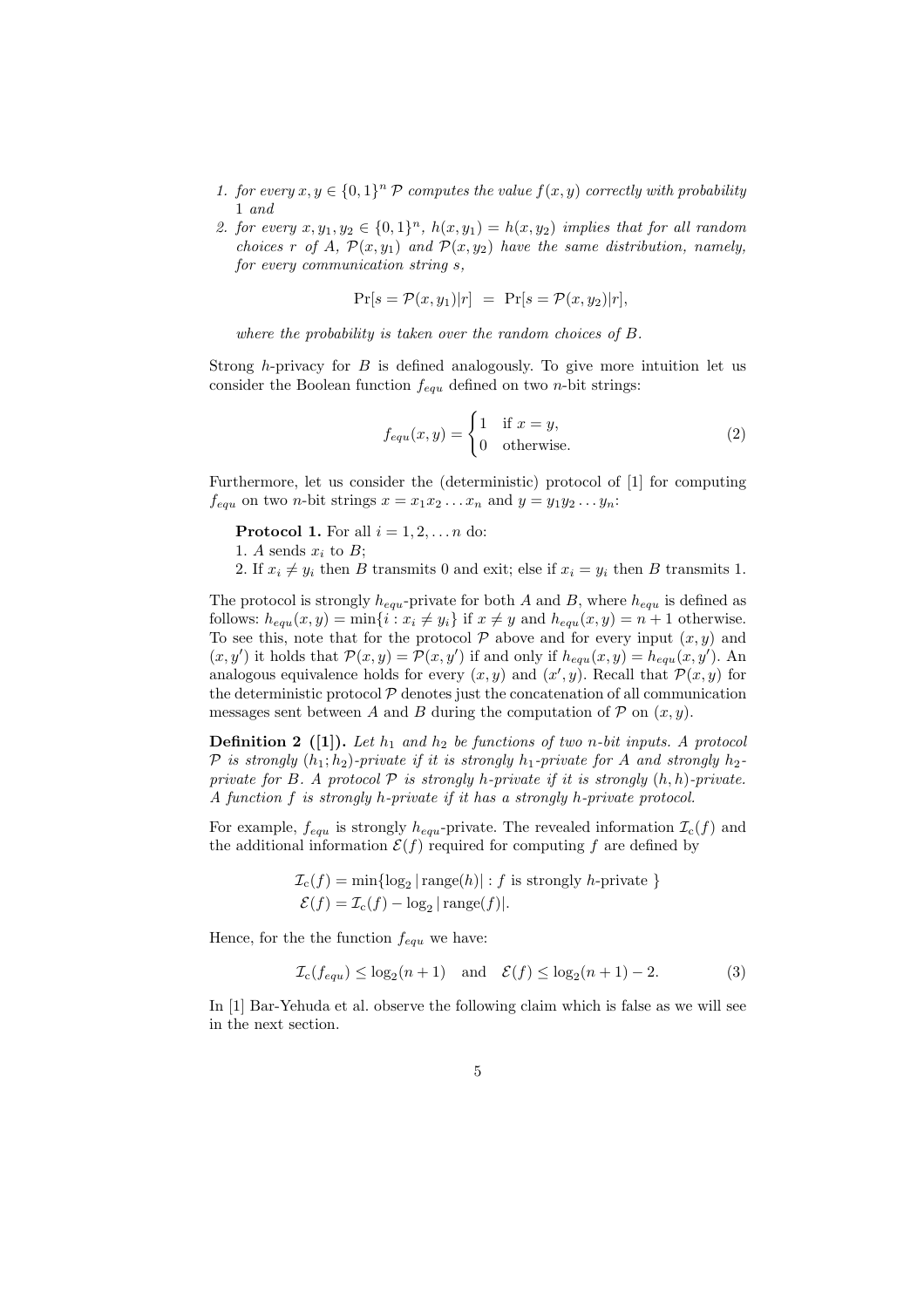**Claim 1 ([1], p. 1932).** *A function* f *is privately-computable if and only if*  $\mathcal{I}_c(f) = \log_2 |\text{range}(f)|$ , *i.e.*, *if and only if*  $\mathcal{E}(f) = 0$ .

For the min function:

$$
f_{min}(x,y) = \begin{cases} x & \text{if } x \le y, \\ y & \text{otherwise,} \end{cases}
$$
 (4)

where x and y are interpreted as integers from  $\{0, 1, \ldots, 2<sup>n</sup> - 1\}$ , the authors claim that

# **Claim 2** ([1], p. 1933]).  $0 < \mathcal{E}(f_{min}) \leq 1$ .

This is not true, as we will see in the next section.

Now, we recall the definition of information-theoretic measure  $\mathcal{I}_i$  and a measure that includes both combinatorial and information-theoretic aspects  $\mathcal{I}_{c-i}$ . In this paper we will discuss only the deterministic counterpart of these measures (denoted by  $\mathcal{I}^{\text{det}}_i$  and  $\mathcal{I}^{\text{det}}_{c-i}$ ) that refer to the leakage of information if the protocols are restricted to deterministic ones.

To define  $\mathcal{I}^{\text{det}}_{i}$  and  $\mathcal{I}^{\text{det}}_{c-i}$  one has implicitly to assume a probability distribution for the input x and y. Let us consider the input strings as a pair  $(X, Y)$  of random variables drawn from some specified distribution which is known to both parties. For a deterministic protocol  $P$  define

$$
I_{\mathcal{P}}(X,Y) = \max\{I(X;\mathcal{P}(X,Y)|Y), I(Y;\mathcal{P}(X,Y)|X)\}
$$

to be the maximum of the information gained by A or B about the input of the other party that can be deduced from the complete communication strings  $\mathcal{P}(X, Y)$  and its own input. Here  $I(X; Y|Z)$  denotes the conditional mutual information. The information-theoretic measure  $\mathcal{I}^{\text{det}}_i$  of additional information is defined as follows

$$
I_f^{\text{det}}(X, Y) = \min\{I_{\mathcal{P}}(X, Y) : \mathcal{P} \text{ is a deterministic protocol computing } f\}
$$
  

$$
\mathcal{I}_i^{\text{det}}(f) = \sup\{I_f^{\text{det}}(X, Y) : (X, Y) \text{ is distributed over } \{0, 1\}^n \times \{0, 1\}^n\}.
$$

Finally define the combinatorial-information-theoretic measure  $\mathcal{I}^{\text{det}}_{\text{c-i}}$  by

 $I_{\mathcal{P}} = \sup \{ I_{\mathcal{P}}(X, Y) : (X, Y) \text{ is distributed over } \{0, 1\}^n \times \{0, 1\}^n \}$  $\mathcal{I}_{\text{c-i}}^{\text{det}}(f) = \min\{I_{\mathcal{P}} : \mathcal{P} \text{ is a deterministic protocol computing } f\}.$ 

#### **3.2 Mistakes and Inconsistencies**

In the following we show that some claims of [1] are false. We start our analysis showing the following useful lemma:

**Lemma 1.** *For every function* f *of two* n*-bit inputs the revealed information required for computing* f *is bounded by* n, *i.e.*  $\mathcal{I}_c(f) \leq n$ .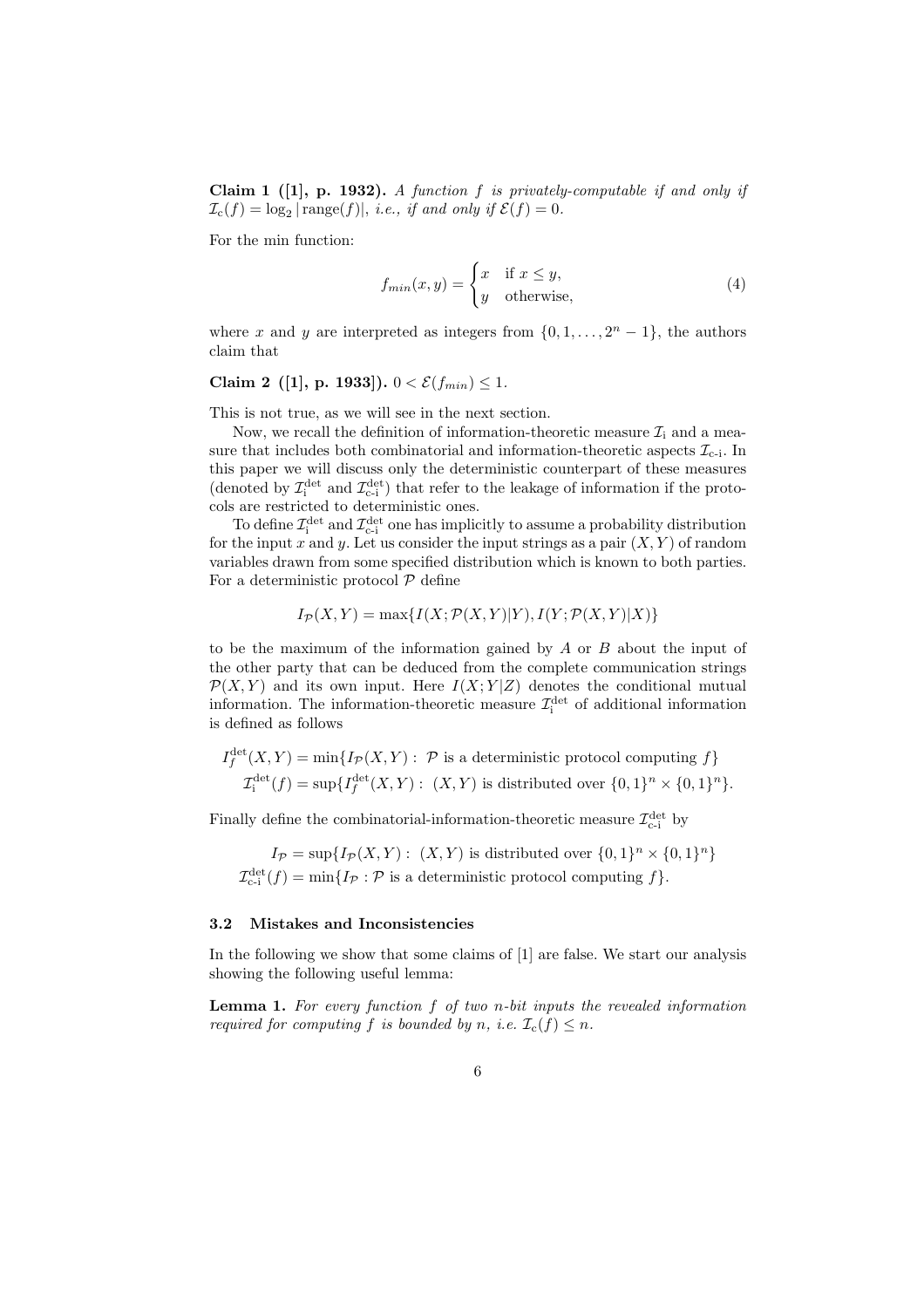Note that the lemma does not follows from the simple relation between  $\mathcal{I}_c$  and deterministic communication complexity that  $\mathcal{I}_c(f) \leq C_D(f)$ , since  $C_D(f)$  can be equal to  $n + |\text{range}(f)|$ . On the other hand the bound stated in the lemma seems to be quite natural: One party cannot gain more than  $n$  bit of information about the input of the other party in the sense of Shannon.

*Proof.* Let f be a two-argument function f over  $\{0,1\}^n \times \{0,1\}^n$  and let P be an arbitrary protocol which computes  $f$  correctly with probability 1. Define the function  $g(x, y) = (x + y) \mod 2^n$  considering x and y as integer in  $\{0,\ldots,2^n-1\}$ . It is easy to verify that P is strongly g-private. In fact, for every  $x_1, x_2, y_1, y_2 \in \{0, 1\}^n$  with  $x_1 \neq x_2$  and  $y_1 \neq y_2$  we have  $g(x_1, y_1) \neq g(x_1, y_2)$ and  $g(x_1, y_1) \neq g(x_2, y_1)$ . Hence, Condition (2) of Definition 1 is fulfilled. Because  $|\text{range}(g)| = 2^n$ , we get

$$
\mathcal{I}_{\mathrm{c}}(f) = \min\{\log_2|\operatorname{range}(h)| : f \text{ is strongly } h\text{-private }\} \leq \log_2|\operatorname{range}(g)| = n.
$$

$$
\qquad \qquad \Box
$$

As a counterexample of the characterisation given in Claim 1 consider the function  $\varphi : \{0,1\}^n \times \{0,1\}^n \to \{0\} \cup \{0,1\}^n$  defined for any  $n \geq 2$ :

$$
\varphi(x,y) = \begin{cases} y & \text{if } x = 0^n, \\ 0 & \text{otherwise.} \end{cases}
$$
 (5)

**Proposition 1.** *Function*  $\varphi$  *can be computed privately but*  $\mathcal{E}(\varphi) \neq 0$ *.* 

*Proof.* Note that  $0 \neq 0^n$ , hence the communication matrix  $M_{\varphi}$  does not contain a forbidden submatrix:  $M_{\varphi}$  is not monochromatic and the first row of  $M_{\varphi}$  is not equivalent with any other row of the matrix. Hence by the characterisation by Kushilevitz and Beaver (Theorem 1) we know that  $\varphi$  can be computed privately. On the other hand according to the definition of the additional information required for computing  $\varphi$  and by Lemma 1 we can conclude that

$$
\mathcal{E}(\varphi) = \mathcal{I}_c(\varphi) - \log_2 |\operatorname{range}(\varphi)| \le n - \log_2(2^n + 1) < 0.
$$

Therefore Claim 1 is false: For privately-computable function  $\varphi$  we have both  $\mathcal{I}_{c}(\varphi) < \log_2 |\text{range}(\varphi)|$  and  $\mathcal{E}(\varphi) \neq 0$ . This example shows a strange property of the definition of  $\mathcal{E}(\varphi)$ : *The additional information required for computing a function can be negative.*

Using again Lemma 1 one can show that Claim 2 is false:

**Proposition 2.** For the function  $f_{min}$  defined in  $(4)$  it holds that

$$
\mathcal{I}_c(f_{min}) = n \quad and \quad \mathcal{E}(f_{min}) = 0.
$$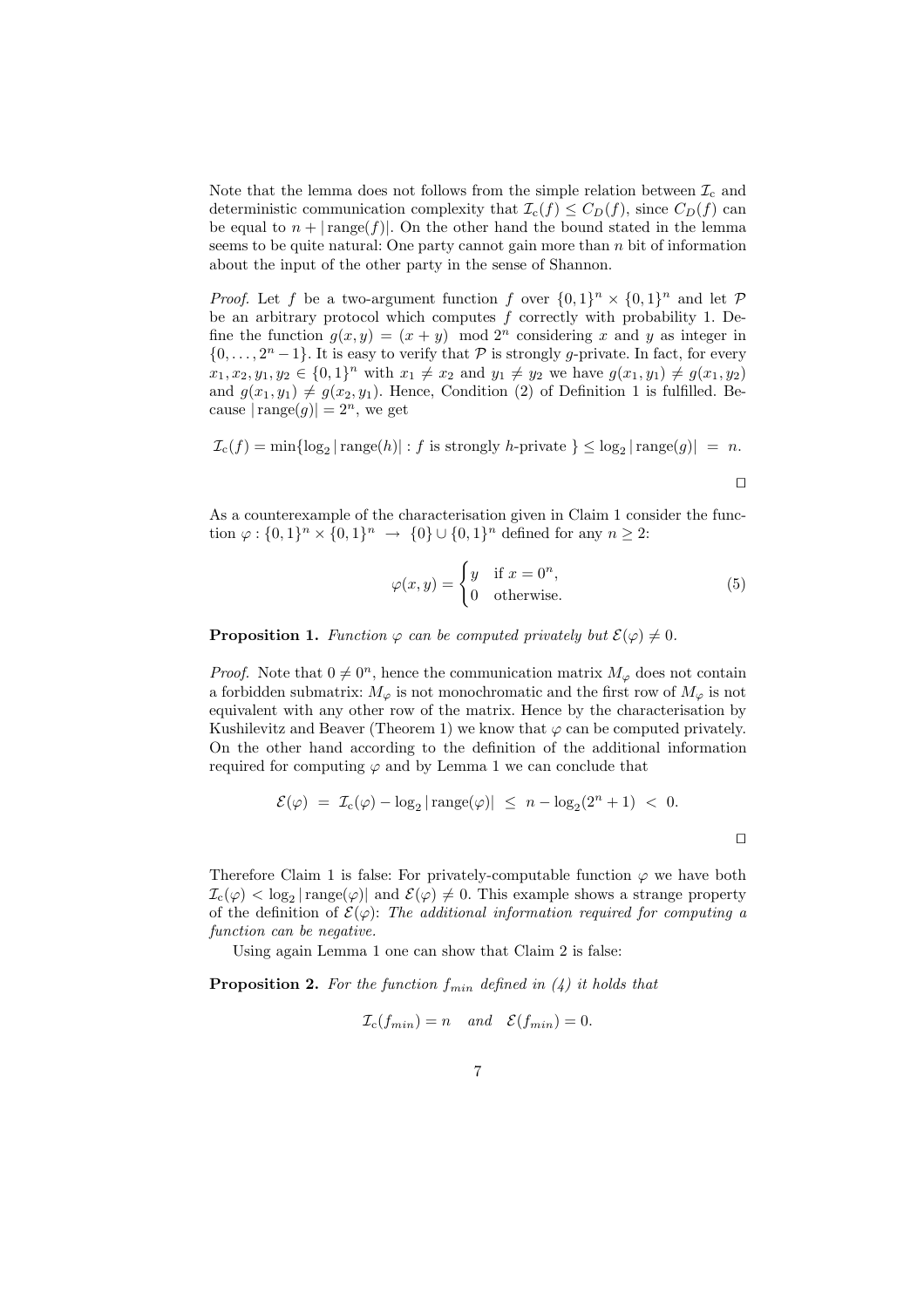*Proof.* By Lemma 1 we get

$$
\mathcal{E}(f_{min}) = \mathcal{I}_{c}(f_{min}) - \log_2|\operatorname{range}(f_{min})| \leq n - \log_2(2^n) = 0.
$$

It is not difficult to show that  $\mathcal{E}(f_{min}) \geq 0$ . In fact, if  $\mathcal{I}_c(f_{min}) < n$  then there exists a function h such that  $f_{min}$  is strongly h-private and  $log_2 |\text{range}(h)| < n$ . Consider  $x = 2^{n} - 1$ , then for any pair  $y_1, y_2 \in \{0, 1, ..., 2^{n} - 1\}$  with  $y_1 \neq y_2$  we have  $f_{min}(x, y_1) \neq f_{min}(x, y_2)$ . This implies the inequality  $h(x, y_1) \neq h(x, y_2)$ , contradicting the assumption that  $\log_2 |\text{range}(h)| < n$ . contradicting the assumption that  $log_2 |{\rm range}(h)| < n$ .

Note that the communication matrix  $M_{f_{min}}$  of  $f_{min}$  contains a forbidden submatrix (see a discussion in Section 1). Hence by Theorem 1,  $f_{min}$  is not privately-computable. By Propositions 1 and 2 one can conclude

**Theorem 2.** *There exists a privately-computable function*  $\varphi$ *, with*  $\mathcal{E}(\varphi) \neq 0$  *and another function* f, with  $\mathcal{E}(f) = 0$  *that is* not *privately-computable.* 

Now we will discuss some inconsistencies of the definitions for additional information. We will show that in fact none of these definitions suits well for measuring additional information properly. In Section 4 we will give a new definition for additional information.

For the function  $\varphi$ , defined in (5), let us consider two (deterministic) protocols  $\mathcal{P}_1$  and  $\mathcal{P}_2$  that computes  $\varphi$ . The protocol  $\mathcal{P}_1$  works on x, y as follows: A sends 0 if  $x = 0^n$  and 1 otherwise. If B receives 0 then he sends y to A and otherwise B stops the computation. In protocol  $\mathcal{P}_2$ , A sends 0 if  $x = 0^n$  and 1 otherwise and then  $B$  sends  $y$  to  $A$ . Obviously in both cases each party can determine correctly the value of the function at the end of the communication. Note that  $\mathcal{P}_1$  is private protocol in a common sense (more precisely 1-private, see e.g. [6] for the definition) while  $\mathcal{P}_2$  is not private. We can say even more: Using  $\mathcal{P}_2$  A gains full information about the input of B. On the other hand, both  $\mathcal{P}_1$  and  $\mathcal{P}_2$  are optimal with respect to  $\mathcal{I}_c$ . To see this, consider the function  $g(x, y)=(x + y) \mod 2^n$ used in the proof of Lemma 1. We get that both  $\mathcal{P}_1$  and  $\mathcal{P}_2$  are strongly g-private and the optimality follows from the obvious fact that

$$
\mathcal{I}_{\mathrm{c}}(\varphi) = n = |\operatorname{range}(g)|.
$$

 $\mathcal{I}^{\text{det}}_{\text{c}}$  and  $\mathcal{I}^{\text{det}}_{\text{c-i}}$  measure the additional information wrong, as well. According to the definition of  $I_p$  we have for both protocols  $\mathcal{P}_1, \mathcal{P}_2$ 

$$
I_{\mathcal{P}_i} = \sup_{(X,Y)} I_{\mathcal{P}_i}(X,Y)
$$
  
=  $\sup_{(X,Y)} \max\{ H(X|Y) - H(X|\mathcal{P}_i(X,Y), Y), H(Y|X) - H(Y|\mathcal{P}_1(X,Y), X) \}$   
=  $H(Y)$ 

and therefore  $I_{\mathcal{P}_1} = I_{\mathcal{P}_2}$ . Hence neither  $\mathcal{I}_{\text{c}}^{\text{det}}$  nor  $\mathcal{I}_{\text{c}}^{\text{det}}$  measures *the additional*<br>information which can be gain by a party during the computation information which can be gain by a party during the computation.

Finally, let us consider the two argument functions AND and XOR. We have:

$$
\mathcal{I}_{\text{c-i}}^{\text{det}}(\text{AND}) = \mathcal{I}_{\text{c-i}}^{\text{det}}(\text{XOR}) = 1.
$$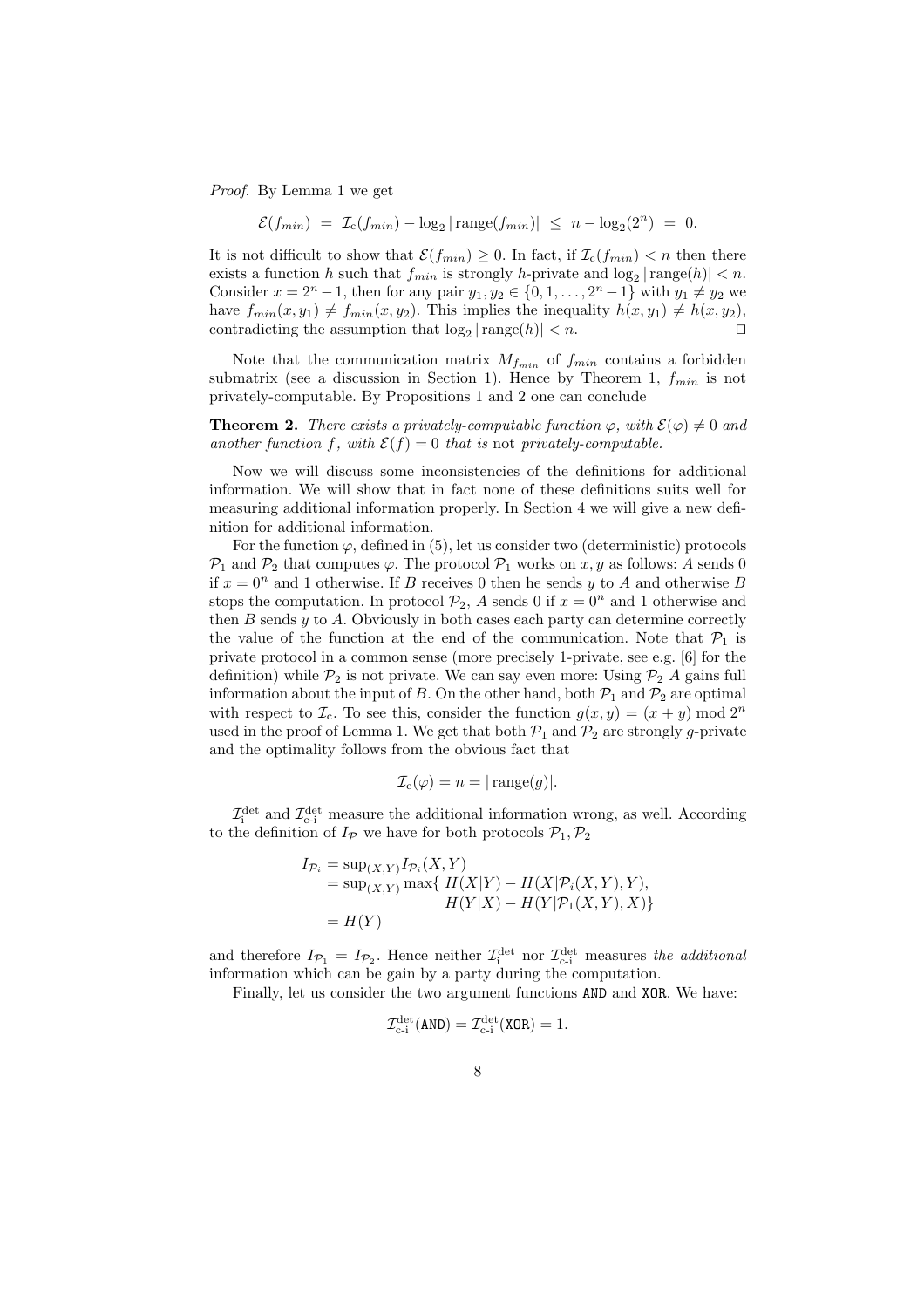But XOR can be computed privately and therefore *no* additional information can be gained during a computation of XOR. On the other hand, AND cannot be computed privately.

# **4 Additional Information - New Measure**

In the following we will present an alternative measure for additional information, that is based on the information source defined in [4].

**Definition 3.** Let P be a protocol for a function f which for every  $x, y \in \{0,1\}^n$ *computes the value*  $f(x, y)$  *correctly with probability* 1*. Let*  $x \in \{0, 1\}^n$ ,  $z \in$ range(f) *and let* r *be a random string provided to* A*. Define the* information source *of* A *on* x*,* z*, and* r *as the set of different probability distributions on the communication strings* A*, holding* x *and* r*, can observe during all computations of* <sup>P</sup> *that give the result* z*:*

$$
\mathcal{S}_{\mathcal{P},A}(x,z,r) = \{(\mu_{x,y}(s_1), \mu_{x,y}(s_2), \ldots) : y \in \{0,1\}^n, f(x,y) = z\}
$$

where  $\mu_{x,y}(s_k) = \Pr[\mathcal{P}(x,y) = s_k | r]$ *. Define the size of the information source as*

$$
s_{\mathcal{P},A}(x,z) = \max_r |\mathcal{S}_{\mathcal{P},A}(x,z,r)|.
$$

*Analogously we define*  $\mathcal{S}_{\mathcal{P},B}(y,z,r)$  *- the* information source of B on y, z, and r and the size  $s_{\mathcal{P},B}(y, z)$ .

If P is a deterministic protocol then we will omit r in  $\mathcal{S}_{\mathcal{P},A}(x, z, r)$  and write just  $\mathcal{S}_{\mathcal{P},A}(x,z)$ . Now we are ready to define a new *combinatorial* measure for the additional information, analogy of  $\mathcal{I}_c$ , that we will denote by  $\mathcal{J}_c$ .

**Definition 4.** *The additional information of* <sup>P</sup> *revealed to* A *is defined as*

$$
J_{\mathcal{P},A} = \max \{ \log_2 sp_{,A}(x,z) : x \in \{0,1\}^n, z \in \text{range}(f) \}.
$$

*Analogously we define* JP,B*. The additional information that can be deduced running a protocol*  $P$  *is*  $J_P = \max\{J_{P,A}, J_{P,B}\}$ . *The additional information required for computing* f *is*

 $\mathcal{J}_c(f) = \min\{J_{\mathcal{P}}: \mathcal{P} \text{ is a protocol computing } f\}.$ 

We have the following characterisation of privately computable functions:

**Theorem 3.** *A function* f *is privately computable if and only if*  $\mathcal{J}_c(f) = 0$ *.* 

The proof of the theorem is straightforward and we skip it here.

We can redefine the measure  $\mathcal{J}_c$  in term of h-privacy used by Bar-Yehuda et al. (see Definition 2).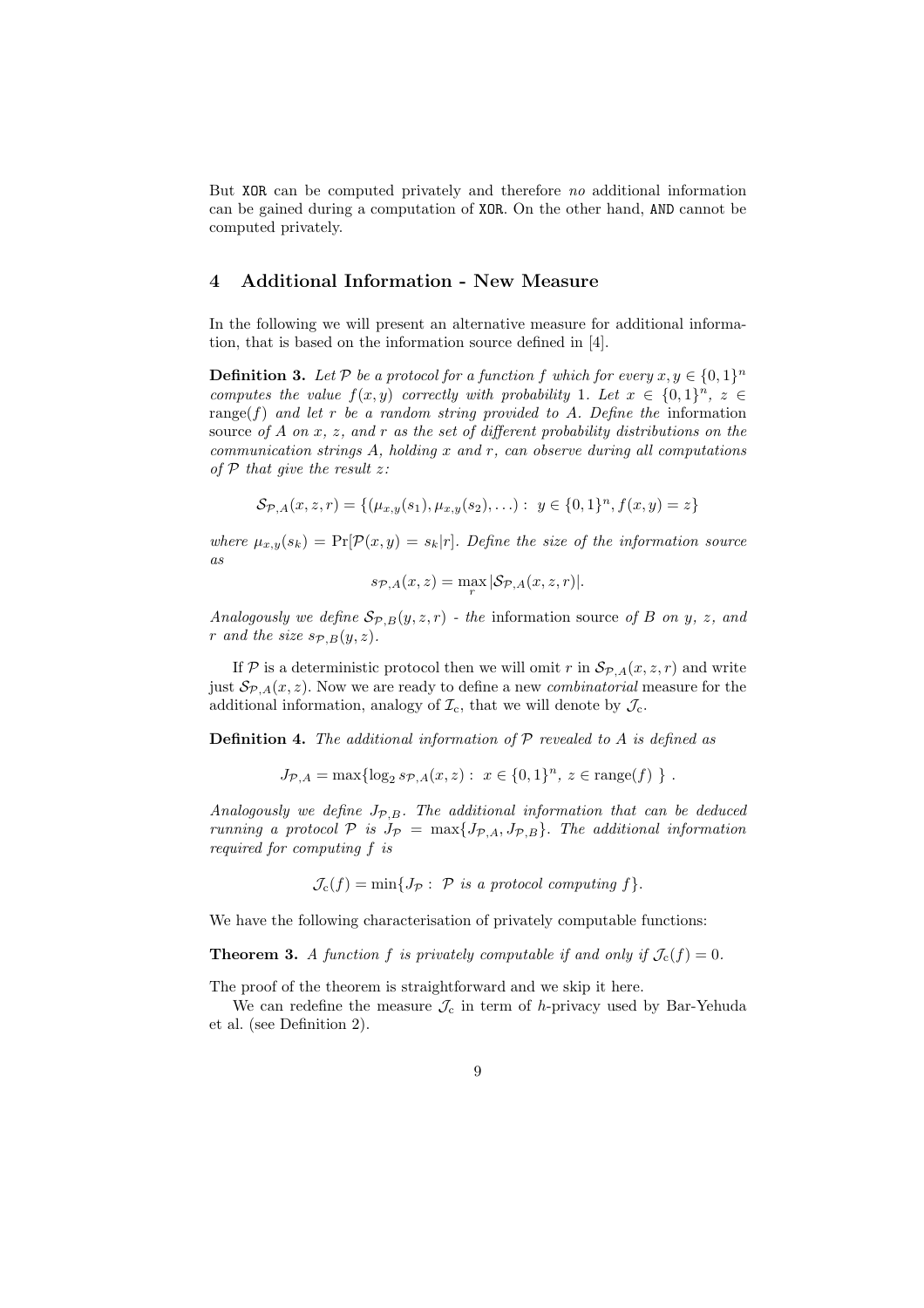**Definition 5.** *Let* h *be a function of two* n*-bit inputs and let protocol* <sup>P</sup> *for a function* f *be strongly* h*-private. Analogously to Definition 3 and 4 let*

$$
s_{\mathcal{P},A}^{h}(x,z) = |\{h(x,y) : y \in \{0,1\}^n, f(x,y) = z\}|
$$

*and*

$$
J^h_{\mathcal{P},A} = \max \{ \log_2 s^h_{\mathcal{P},A}(x,z) : x \in \{0,1\}^n, z \in \text{range}(f) \}.
$$

Analogously define  $s_{\mathcal{P},B}^h$  and  $J_{\mathcal{P},B}^h$  for B. Then  $J_{\mathcal{P}}^h = \max\{J_{\mathcal{P},A}^h, J_{\mathcal{P},B}^h\}.$ 

**Theorem 4.** *For every function* f *it holds*

 $\mathcal{J}_{c}(f) = \min\{J_{\mathcal{P}}^{h}:\ \mathcal{P}\ \text{is strongly}\ h\text{-private protocol for}\ f\}.$ 

Our measure modifies the definition of Bar Yehuda et al. [1] by considering the result of the function. The proof Theorem 4 uses some facts that we get from the derandomisation of an optimal protocol. We will present such a derandomisation in the next section.

*Proof (of Theorem 4).* Let f be a function. We show first that

$$
\mathcal{J}_{\mathbf{c}}(f) \le \min\{J^h_{\mathcal{P}}:\ \mathcal{P}\text{ is strongly }h\text{-private protocol for }f\}.\tag{6}
$$

Assume h is function and  $P$  is a strongly h-private protocol for computing f such that  $J_p^h$  is minimum among all such functions h and protocols  $\mathcal{P}$ . By the definition of h-privacy we have that for every  $x, y_1, y_0 \in \{0, 1\}^n$  h( $x, y_1$ ) = definition of h-privacy we have that for every  $x, y_1, y_2 \in \{0, 1\}^n$ ,  $h(x, y_1) =$  $h(x, y_2)$  implies that for all random choices r of A,  $\mathcal{P}(x, y_1)$  and  $\mathcal{P}(x, y_2)$  have the same distribution. Hence, for every  $x \in \{0,1\}^n$  and  $z \in \text{range}(f)$  we have

$$
s_{\mathcal{P},A}(x,z) \leq |\{h(x,y): y \in \{0,1\}^n, f(x,y) = z\}| = s_{\mathcal{P},A}^h(x,z).
$$

Similarly we have:  $s_{\mathcal{P},B}(y,z) \leq s_{\mathcal{P},B}^h(y,z)$ . Hence both  $J_{\mathcal{P},A} \leq J_{\mathcal{P},A}^h$  and  $J_{\mathcal{P},B} \leq$ <br> $I_h^h$  are true and therefore we get  $I_{\mathcal{P},B}$ . This implies that Incomedity (6) is  $J_{\mathcal{P},B}^h$  are true and therefore we get  $J_{\mathcal{P}} \leq J_{\mathcal{P}}^h$ . This implies that Inequality (6) is true.

To see that the inverse inequality to (6) is also true, we apply Theorem 6. Let  $\mathcal P$  be a protocol for f such that  $J_{\mathcal P}$  is minimal among all protocols computing f. By Theorem 6 there exists a deterministic protocol  $\mathcal{P}'$  for f such that

$$
J_{\mathcal{P}'} \leq J_{\mathcal{P}} = \mathcal{J}_{\mathbf{c}}(f).
$$

Since  $\mathcal{P}'$  is deterministic, we can define a function h for every  $x, y \in \{0,1\}^n$  as follows:  $h(x, y) = \mathcal{P}'(x, y)$ . Obviously,  $\mathcal{P}'$  is strongly *h*-private and it is true that  $I^h = I_{\mathcal{P}}$ . Hence, by the inequality above one can conclude:  $J_{\mathcal{P}'}^{h} = J_{\mathcal{P}'}$ . Hence, by the inequality above one can conclude:

$$
\min\{J^h_{\mathcal{P}}:\ \mathcal{P}\text{ is strongly }h\text{-private protocol for }f\}\ \leq\ J^h_{\mathcal{P}'}\ =\ J_{\mathcal{P}'}\ \leq\mathcal{J}_{\text{c}}(f).
$$

This completes the proof.

Using Theorem 4 we get that  $\mathcal{J}_c(f) \leq \mathcal{I}_c(f)$  for every function f. However the difference can be very big: e.g. for  $f_{min}$  we have by Proposition 2 that  $\mathcal{I}_c(f_{min}) = n$ . On the other hand using the protocol given in [1]: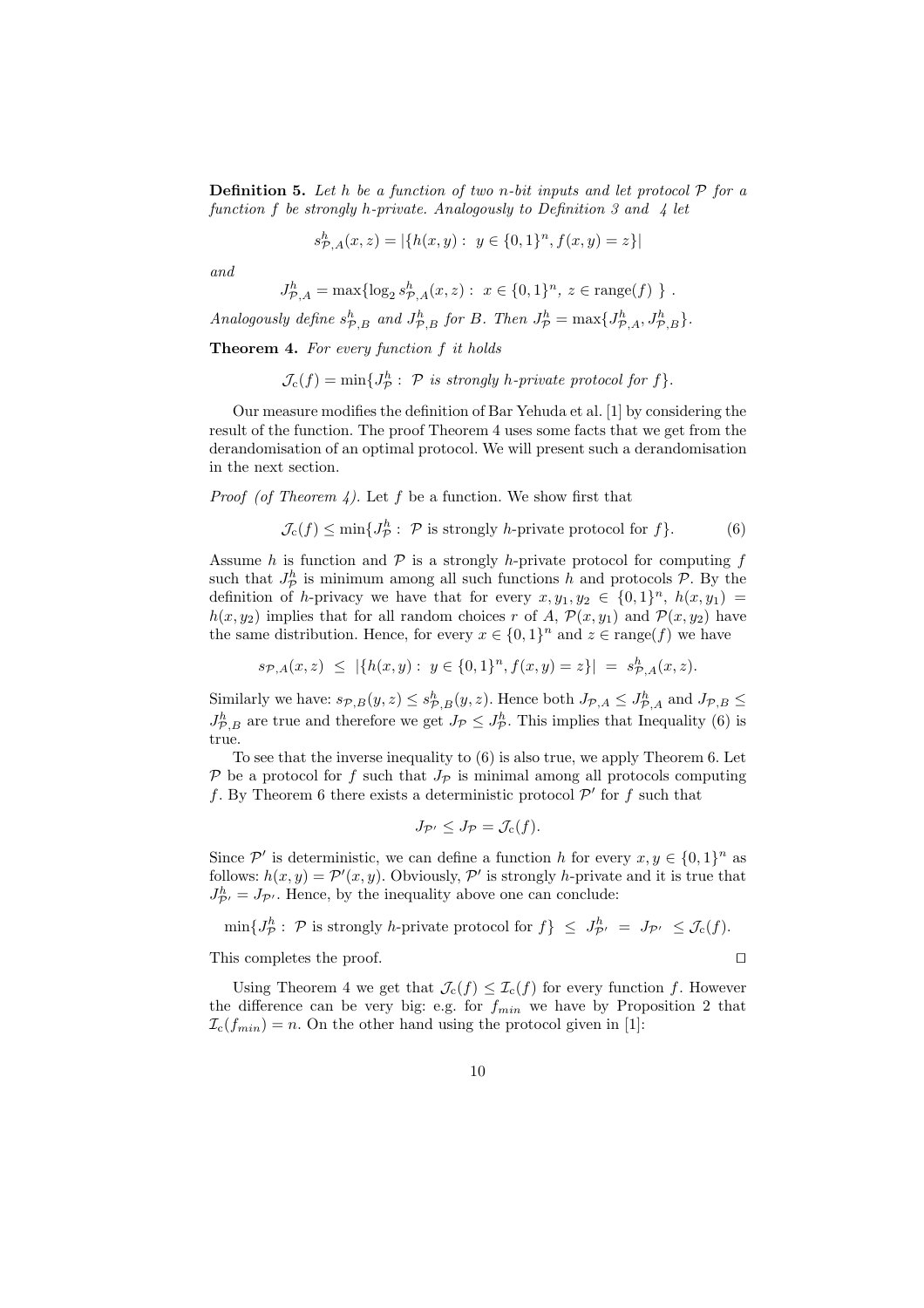**Protocol 2.** For all  $i = 0, 1, \ldots, 2<sup>n</sup> - 1$  or until the first 1 is transmitted do: 1. A transmits bit 1 if  $x = i$  and 0 otherwise;

2. B transmits bit 1 if  $y = i$  and 0 otherwise.

we get that  $\mathcal{J}_c(f_{min}) \leq 1$ . Since  $f_{min}$  cannot be computed privately, we obtain the equality  $\mathcal{J}_c(f_{min}) = 1$ .

For the equality function  $f_{equ}$  (see (2)), we get  $\mathcal{I}_c(f_{equ}) \leq \log_2(n+1)$  (compare the inequalities  $(3)$ ). By the fact shown in [1] that for any deterministic protocol P which computes  $f_{equ}$  there is  $v \in \{0,1\}^n$  such that the size of the set

$$
\{\mathcal{P}(x,v):x\in\{0,1\}^n\}\cup\{\mathcal{P}(v,y):y\in\{0,1\}^n\}
$$

has at lest  $n+2$  elements, we obtain for  $z = 0$ :  $s_{\mathcal{P},A}(v, z) + s_{\mathcal{P},B}(v, z) \geq n+2$  and finally that  $\mathcal{J}_c(f_{equ}) \geq \log_2(n+2)/2 > \log_2(n-1)$ . Hence we get the following bounds:  $\log_2 n - 1 < \mathcal{J}_c(f_{equ}) \leq \mathcal{I}_c(f_{equ}) \leq \log_2(n+1)$ .

We close the section by giving a general lower bound for  $\mathcal{J}_c$ . Recall that a rectangle in  $\{0,1\}^n \times \{0,1\}^n$  is a Cartesian product  $R = V \times H$  with  $V, H \subseteq \{0,1\}^n$ . The rectangle R is  $f$ -constant if f is constant over R. Obviously, every protocol for  $P$  partitions the communication matrix  $M_f$  into f-constant rectangles. Let  $r_f$  be the largest width of an  $f$ -constant rectangle.

**Theorem 5.** *For every Boolean function* f *of two* n*-bit inputs*

$$
\mathcal{J}_{\mathbf{c}}(f) \ge n - \log_2 r_f - 2.
$$

The proof of Theorem 3 of [1] works for our Theorem.

Using the general bound given in the Theorem above one can find lower bounds for Boolean functions  $f$  communication matrix of which is of the Hadamard type (see [1]). From this characterisation we get e.g. that for the *n*-variable inner product mod 2 function defined as

$$
f_{in}(x,y) = \sum_{i=1}^{n} x_i \cdot y_i \mod 2 \tag{7}
$$

it holds that  $\mathcal{J}_c(f_{in}) \geq n/2 - 2$ .

#### **5 Derandomisation**

In this section we will show that every randomized protocol  $P$  that computes the function  $f$  correctly with probability 1 can be simulated by a deterministic protocol  $\mathcal{P}'$  such that the additional information that can be deduced running protocol  $\mathcal{P}'$  is bounded by the additional information that can be deduced running protocol  $P$ , i.e.  $J_{\mathcal{P}} \leq J_{\mathcal{P}}$ . We will start by the derandomisation of the part of A.

Let us assume that A performing  $\mathcal{P}$  starts the communication and let  $\ell$  be<br>upper bound for the number of random bits used by A. In the algorithm an upper bound for the number of random bits used by  $A$ . In the algorithm below A simulates the t-th round of the computation of  $P$ , with  $t = 1, 2, 3, \ldots$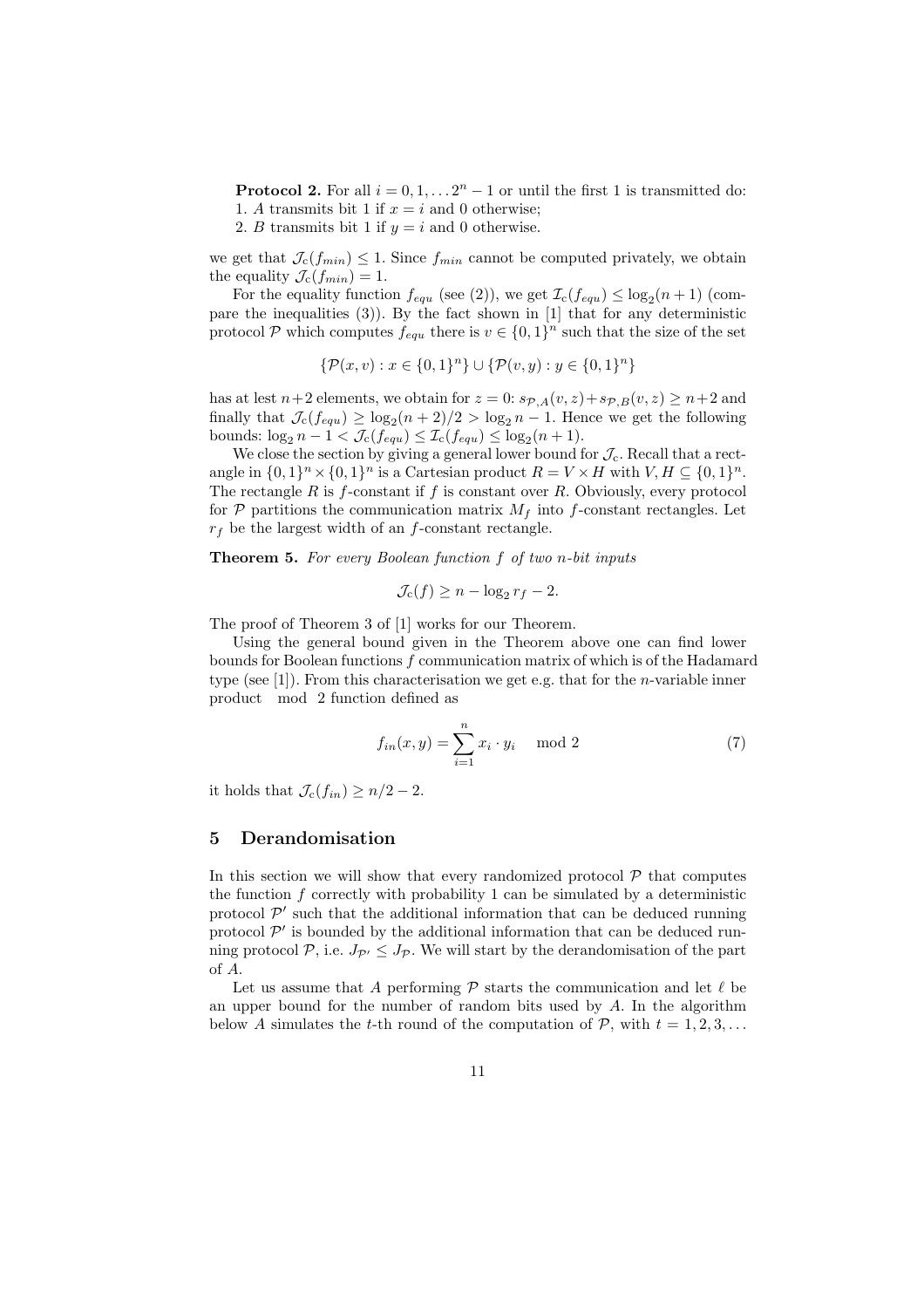as follows: On a given input x A computes iteratively string  $c_t$  and a subset  $\mathcal{R}_t \subseteq \{0,1\}^{\leq \ell}$  of all binary strings of lengths less or equal to  $\ell$ , such that  $c_t$  is a complete communication string of a computation during the first t rounds and complete communication string of a computation during the first  $t$  rounds and  $\mathcal{R}_t$  is a subset of all possible random strings that can be used by A. A string r is in  $\mathcal{R}_t$  if there exists a computation of P such that the first t rounds of the computation are consistent with  $c_t$  when A on x and r. Define  $\mathcal{R}_0 = \{0,1\}^{\leq \ell}$ and let  $c_0$  be the empty string.

- 1. If t is odd then for every  $r \in \mathcal{R}_{t-1}$  A simulates (deterministically) the t-th round of the computation of  $P$  on input x with the random string r that is consistent with the communication string  $c_{t-1}$  and computes a communication string for the tth round. Let  $w_t$  be lexicographically smallest among all such strings. Then A computes  $\mathcal{R}_t := \{r \in \mathcal{R}_{t-1} \mid A \text{ sends } w_t \text{ on } x, r, c_{t-1} \}$ and  $c_t := c_{t-1} \circ w_t$  and sends  $w_t$  to B. For two strings v and v', by v  $\circ v'$  we denote concertention of v and v' denote concatenation of v and  $v'$ .<br>If t is over and u, is a mossage.
- 2. If t is even and  $u_t$  is a message received by A from B in tth round, then  $c_t := c_{t-1} \circ u_t.$

Assume that the protocol stops in round  $T$ , then it is easy to see that for every input y, every possible result z, and every random string of  $B$ ,  $A$  chooses for every pair of inputs  $x, x'$  the communication string s such that it is the lexicographically smallest string with  $Pr[\mathcal{P}(x, y) = s | r], Pr[\mathcal{P}(x', y) = s | r] > 0$ . Hence, inputs x, x' that gives the same distribution on y, z, r when running  $\mathcal P$  gives also the same distribution when running the deterministic protocol  $\mathcal{P}'$ .

Note that we can derandomize the part of  $B$ 's protocol analogously. Hence, we can conclude:

**Lemma 2.** For every protocol  $P$  there exists a deterministic protocol  $P'$  com*puting the same function, such that for every choice of*  $x, y, z \ s_{\mathcal{P}'A}(x, z) \leq$  $s_{\mathcal{P},A}(x, z)$  and  $s_{\mathcal{P}',B}(y, z) \leq s_{\mathcal{P},B}(y, z)$ .

**Theorem 6.** For every protocol  $P$  there exists an deterministic protocol  $P'$  com*puting the same function, such that*  $J_{\mathcal{P}'} \leq J_{\mathcal{P}}$ *.* 

This result generalises the result of Kushilevitz [6] that a protocol can be computed privately in the two party scenario iff it can be computed privately by a deterministic protocol.

Using our simulation result, we can directly deduce some bounds for the size of a minimal information source. Let  $s_f$  be the minimum size of the information source of a protocol computing  $f$ , i.e. let

$$
s_f = \min_{\mathcal{P}} \max_{x,y,z} \{ s_{\mathcal{P},A}(x,z), s_{\mathcal{P},B}(y,z) \}
$$

(note that  $\mathcal{J}_c(f) = \log_2 s_f$ ).

**Corollary 1.**  $s_f \leq C S_D(f)$ .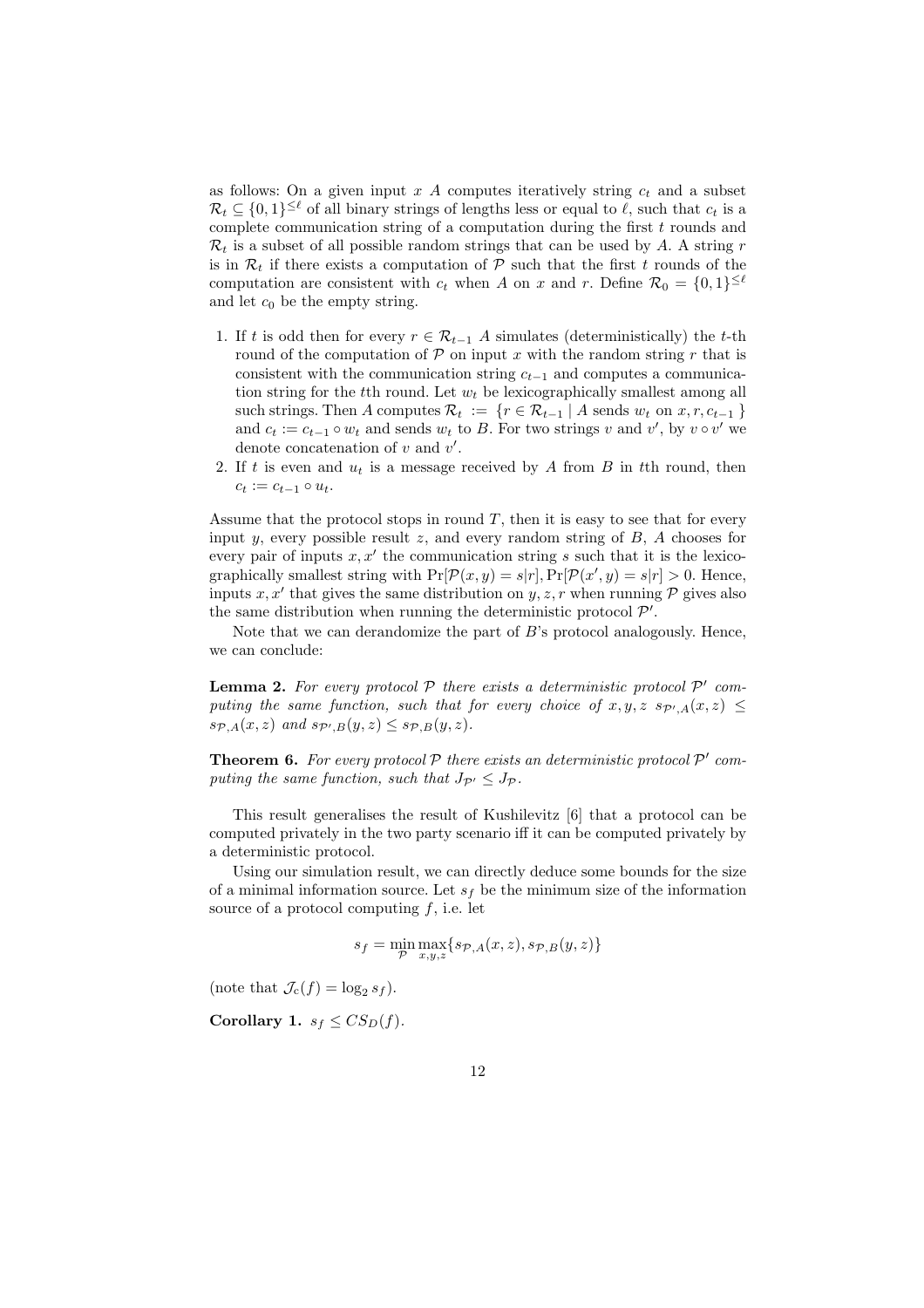*Proof.* Assume that  $s_f > CS_D(f)$  and let P be a deterministic protocol that achieve  $s_f$  and  $\mathcal{P}'$  be a deterministic protocol that achieve  $CS_D(f)$ . Assume that  $s_f = s_{\mathcal{P},A}(x, z)$  for appropriate chosen values x, z. Then the number of communication strings seen by A on input x and result z when running  $P$  is even higher then the number of communication strings seen by both parties when running  $\mathcal{P}'$  on arbitrary inputs. Hence, the size of the information source when running  $\mathcal{P}'$  is smaller than the size of the information source when running  $P$  – contradicting the assumption that P achieves the minimum size of the information source.

**Corollary 2.**  $CS_D(f) = \min_{deterministic} p$  *computes*  $f \cup (x, z) = S_{p,A}(x, z)$ .

*Proof.* Let  $P$  be a deterministic protocol for  $f$  such that

$$
\left| \bigcup_{x,z} S_{\mathcal{P},A}(x,z) \right| = \min_{\text{deterministic } \mathcal{P}'} \min_{\text{computes } f} \left| \bigcup_{x,z} S_{\mathcal{P}',A}(x,z) \right| .
$$

Since  $\mathcal{P}$  is deterministic every distribution in the set  $\bigcup_{x,z} S_{\mathcal{P},A}(x,z)$  rates ex-<br>actly one communication string with a strictly positive probability. Furthermore actly one communication string with a strictly positive probability. Furthermore, the set determines all communication strings used when running  $P$ . The claim follows from the observation, that  $P$  is chosen such that the number of used communication strings is minimal.

## **6 Lower Bounds on Size of the Information Source**

Corollary 1 gives a general upper bound on the minimum size of the information source  $s_f$ . This bound is not tight. In fact, it is well known (see e.g [7]) that for the equality function  $f_{equ}$  it holds that  $CS_D(f_{equ}) \geq 2^n$  and  $C_D(f_{equ}) = n$ . On the other hand from the Protocol 1 it follows that for any optimal protocol  $P$  we get  $s_{\mathcal{P},A}(x, z), s_{\mathcal{P},B}(y, z) \leq n$  for every  $x, y, z$ . Hence  $s_{f_{equ}} \leq n < 2^n \leq C S_D(f_{equ}).$ In this section we will prove a linear lower bound for the size of the information source with respect to the communication complexity, i.e. we show that for any  $f$  $s_f \in \Omega(C_D(f)/|\text{range}(f)|)$ . In particular for  $f_{equ}$  we get  $C_D(f_{equ})/4-1 \leq s_{f_{equ}}$ .

For a node v of the communication tree let  $X_v$  and  $Y_v$  denote the sets of input strings of A and B, respectively, such that on the input pairs  $(x, y) \in X_v \times Y_v$ the protocol reaches v. Let  $s_{\mathcal{P},A,v}(x, z)$  denote the size of the information source of the subprotocol of  $P$  starting in v and restricting the inputs to  $X_v \times Y_v$ . Let  $s_{\mathcal{P},B,v}(y,z)$  be defined analogously. Finally, define

range(v) = { 
$$
f(x, y) | (x, y) \in X_v \times Y_v
$$
 }.

Without loss of generality let us restrict ourselves only to the protocols  $P$ sending no unnecessary bits for computing the function. Formally assume that all internal nodes of a communication tree of  $P$  have degree at least 2. We start with the following observation: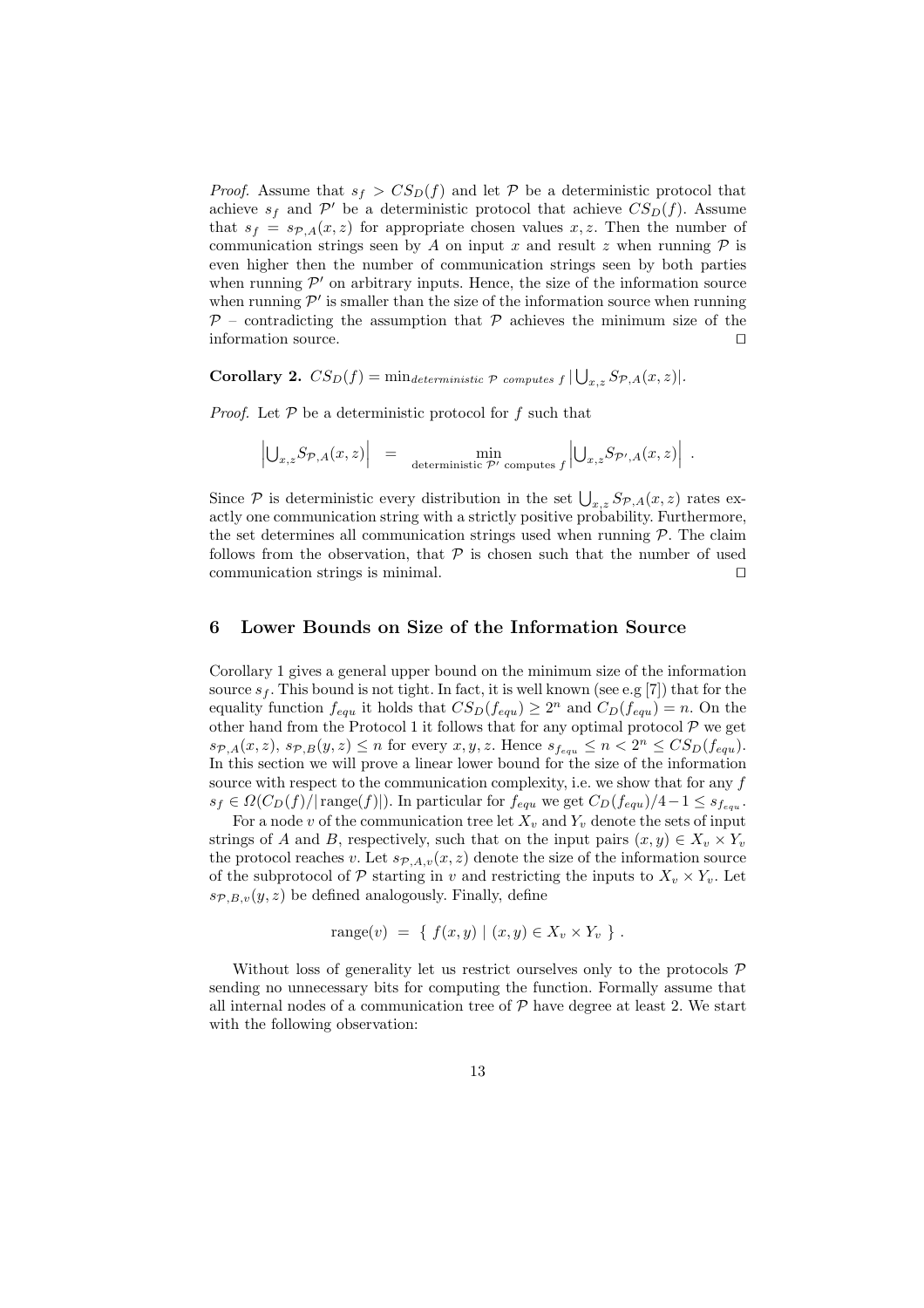**Lemma 3.** *Let* <sup>P</sup> *be a deterministic protocol computing a function* f *and let*  $v_1, \ldots, v_t$  *be a leaf-to-root path in the communication tree of*  $P$ *. Then for all*  $i \in \{1, \ldots, t\}$  there exists  $x \in X_{v_i}, y' \in Y_{v_i}$ , and  $z, z' \in \text{range}(f)$  such that

$$
\max\{sp_{,A,v_i}(x,z), sp_{,B,v_i}(y',z')\} \geq \left\lceil \frac{i}{2 \cdot |\text{range}(v_i)|} \right\rceil - 1.
$$

*Proof.* The proof follows for  $i = 1$  since for every leaf  $v_1$  of the communication tree we have  $s_{\mathcal{P},A,v_1}(x, z) = s_{\mathcal{P},B,v_1}(y, z) = 0.$ 

Consider now an internal node  $v_i$ , with  $i > 1$ . Let  $u_1, \ldots, u_d$  be all successors of  $v_i$  in the communication tree. Obviously,  $v_{i-1}$  is one of the nodes  $u_j$ . Let us assume, that A has to send some message in  $v_i$ , then for all  $x \in X_{v_{i-1}} \subset X_{v_i}$ , *y* ∈  $Y_{v_{i-1}} = Y_{v_i}$ , and  $z = f(x, y)$ :

$$
s_{\mathcal{P},A,v_i}(x,z) = \max\{1, s_{\mathcal{P},A,v_{i-1}}(x,z)\}.
$$

On the other hand one can prove that for the information source of  $B$  we have

$$
s_{\mathcal{P},B,v_i}(y,z)=\sum_{j\in\{1,\ldots,d\}\text{ with }z\in\text{range}(u_j)}\max\{1,\ s_{\mathcal{P},B,u_j}(y,z)\}.
$$

Therefore we can bound the quantity as follows

$$
s_{\mathcal{P},B,v_i}(y,z) \geq \begin{cases} 1 + \max\{1, s_{\mathcal{P},B,v_{i-1}}(y,z)\} \text{ if } z \in \text{range}(u_j) \text{ for some } u_j \neq v_{i-1} \\ \max\{1, s_{\mathcal{P},B,v_{i-1}}(y,z)\} \text{ else.} \end{cases}
$$

Assume that there are k nodes on the sub-path  $v_1, \ldots, v_i$  where A sends a message to B. Then there exists  $z' \in \text{range}(v_i)$  such that for at least

$$
\left\lceil \frac{k}{|\text{range}(v_i)|} \right\rceil - 1
$$

of these nodes  $v_j$  it holds that  $z' \in \text{range}(v_{j-1}) \cap \text{range}(u)$  for some direct successor  $u \neq v_{j-1}$  of  $v_j$ . Note that we can show simular bounds for  $s_{\mathcal{P},A,v_i}(x,z)$ and  $s_{\mathcal{P},B,v_i}(y,z)$  if Bob sends a message. The claim follows immediately since either A or B has to send some message in at least  $[i/2]$  of the nodes  $v_1, \ldots, v_i$ .  $\Box$ 

As a corollary we obtain:

**Corollary 3.** *For every function* f *of two* n*-bit inputs it is true*

$$
\frac{C_D(f)}{2 \cdot |\text{range}(f)|} - 1 \leq s_f.
$$

Combining the corollary above with Theorem 6 we can conclude the following lower bound on the additional information:

**Theorem 7.** *For every function* f *of two* n*-bit inputs we have*

$$
\mathcal{J}_{\mathrm{c}}(f) \ge \log_2 C_D(f) - \log_2 |\operatorname{range}(f)| - O(1).
$$